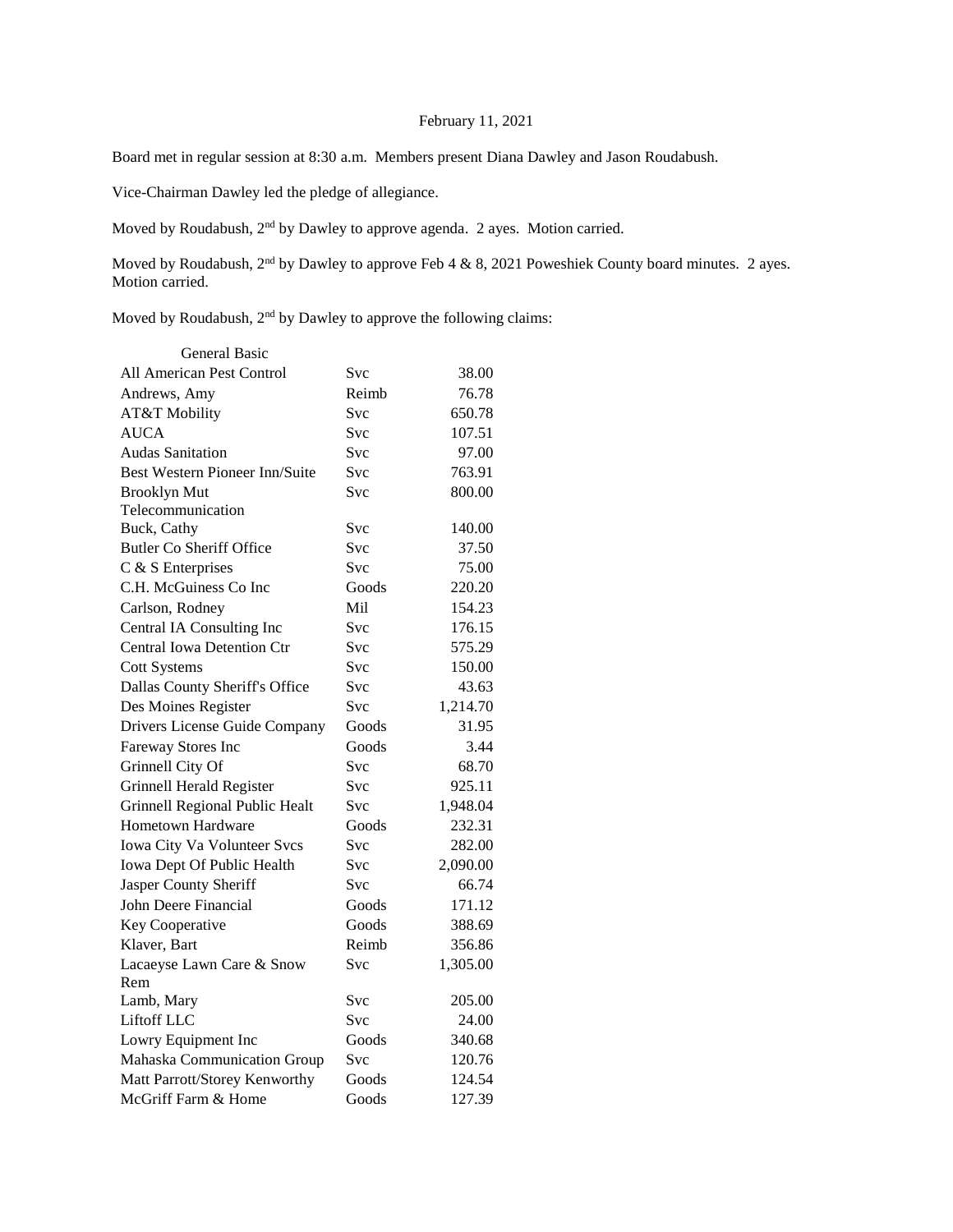| Meyer, Uwe                                                | Mil        | 21.29     |
|-----------------------------------------------------------|------------|-----------|
| Mid American Energy                                       | Svc        | 2,513.55  |
| Montezuma Municipal Utilities                             | Svc        | 2,061.15  |
| Montezuma State Bank                                      | Goods      | 191.63    |
| New Century F.S. Inc                                      | Goods      | 91.00     |
| Office Depot                                              | Goods      | 204.43    |
| Pauls Ace Hardware Inc                                    | Goods      | 45.98     |
| <b>Pitney Bowes</b>                                       | Svc        | 732.57    |
| Polk County Sheriff                                       | <b>Svc</b> | 78.70     |
| <b>Polk County Treasurer</b>                              | <b>Svc</b> | 694.54    |
| Pow Co Employee Health Plan                               | Svc        | 480.28    |
| Tr<br>Poweshiek County Sheriff                            | <b>Svc</b> | 120.24    |
|                                                           | Svc        | 25.12     |
| Premier Office Equip/Rk Dixon<br><b>Quill Corporation</b> | Goods      | 237.17    |
|                                                           | <b>Svc</b> |           |
| Region 6 Housing Trust Fund                               | Mil        | 11,970.00 |
| Schuck, Russ                                              |            | 18.92     |
| Schumacher Elevator Co                                    | Svc        | 284.49    |
| Signs By Fisher                                           | Goods      | 100.50    |
| Sinclair Napa                                             | Goods      | 5.80      |
| Tama County Sheriff                                       | Svc        | 42.00     |
| The Depot Express                                         | Goods      | 87.20     |
| <b>True Value</b>                                         | Goods      | 300.75    |
| <b>United States Cellular</b>                             | Svc        | 400.77    |
| <b>US Bank Equipment Finance</b>                          | Svc        | 952.31    |
| Verizon                                                   | Svc        | 40.00     |
| Victor Oil, Inc.                                          | Goods      | 770.85    |
| West Payment Center                                       | <b>Svc</b> | 333.41    |
| Windstream                                                | Svc        | 1,337.78  |
| <b>MH/DD Services</b>                                     |            |           |
| Poweshiek County Auditor                                  | Svc        | 600.00    |
| Windstream                                                | Svc        | 278.42    |
| <b>Rural Services Basic</b>                               |            |           |
| <b>DMACC</b>                                              | Svc        | 225.00    |
| <b>Grinnell Firestone Store</b>                           | Svc        | 257.49    |
| New Century F.S. Inc                                      | Goods      | 2,819.05  |
| <b>Quill Corporation</b>                                  | Goods      | 13.55     |
| The Depot Express                                         | Goods      | 803.72    |
| The Record                                                | Svc        | 17.20     |
| Vannoy Chevrolet Co                                       | Svc        | 452.48    |
| Wex Bank                                                  | Goods      | 62.34     |
| Windstream                                                | Svc        | 50.66     |
| Secondary Road                                            |            |           |
| 1st Ayd Corporation                                       | Goods      | 390.03    |
| Airgas Usa LLC                                            | Svc        | 631.65    |
| Alliant Energy/IPL                                        | Svc        | 407.59    |
| Altorfer Machinery Co                                     | Goods      | 4,661.93  |
| American Legion Blakley Steven                            | Svc        | 343.00    |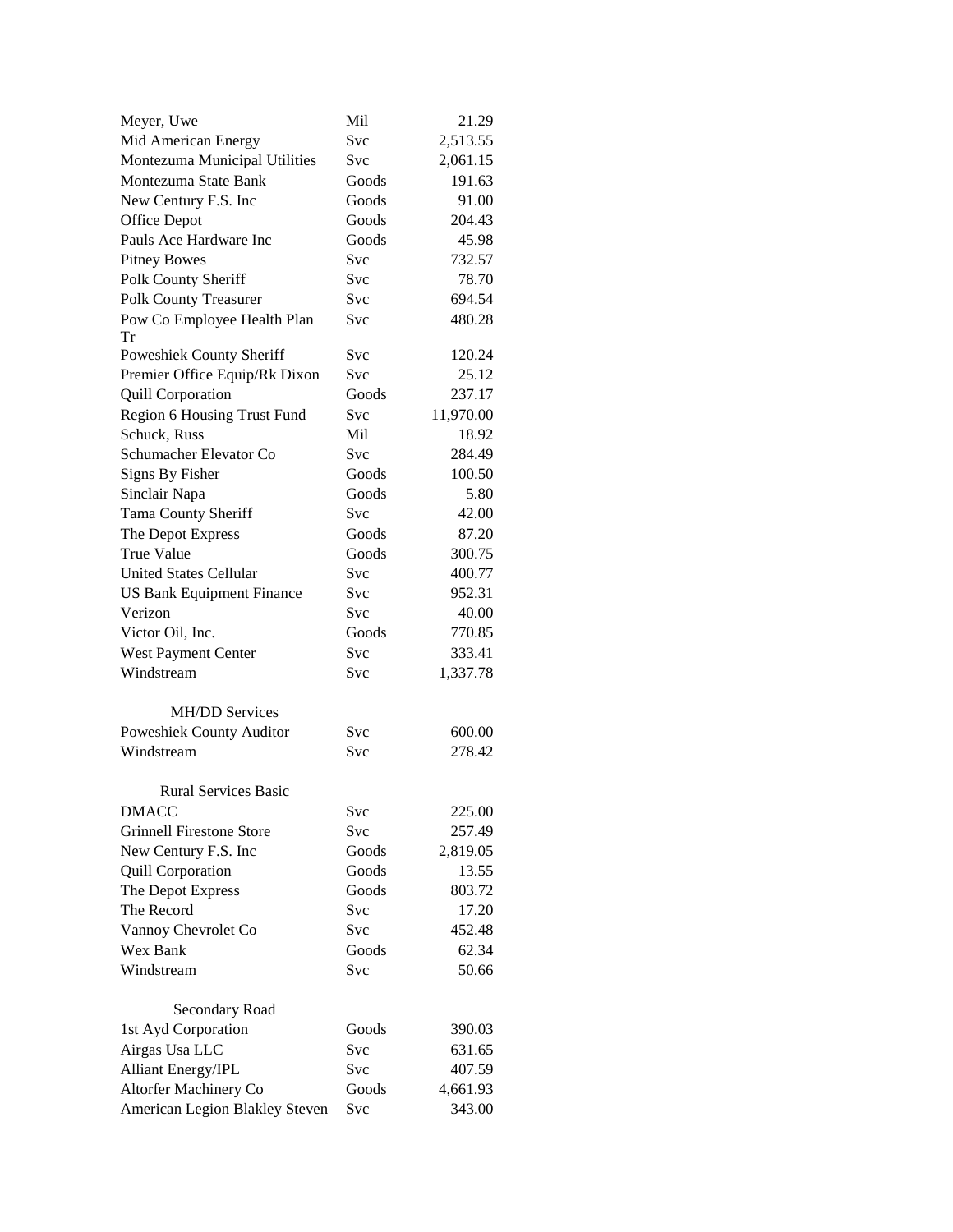| Arnold Motor Supply Inc         | Goods     | 1,592.96  |
|---------------------------------|-----------|-----------|
| <b>AUCA</b>                     | Svc       | 531.59    |
| <b>Audas Sanitation</b>         | Svc       | 226.50    |
| <b>Brooklyn Mun Utilities</b>   | Svc       | 1,396.04  |
| <b>Brooklyn Mut</b>             | Svc       | 28.57     |
| Telecommunication               |           |           |
| Calhoun-Burns & Assoc Inc       | Svc       | 13,796.80 |
| Central Service & Supply        | Goods     | 2,482.00  |
| Certified Power, Inc.           | Svc       | 227.80    |
| Chemsearch                      | Goods     | 1,753.69  |
| <b>Cintas Corporation</b>       | Goods     | 80.49     |
| Construction & Aggregate Produ  | Goods     | 1,809.59  |
| Deep River City Of              | Svc       | 54.36     |
| <b>Fastenal Company</b>         | Goods     | 548.81    |
| <b>Gatr Truck Center</b>        | Goods     | 422.47    |
| Gray Manufacturing Co., Inc.    | Goods     | 108.04    |
| Grinnell City Of                | Svc       | 131.31    |
| Halls Feed & Seed               | Goods     | 68.85     |
| Hawkeye Truck Equipment         | Goods     | 1,919.00  |
| Henderson Products Inc.         | Goods     | 559.50    |
| <b>Hometown Hardware</b>        | Goods     | 88.93     |
| Huffaker Garage Doors LLC       | Svc       | 145.00    |
| <b>ICAP</b>                     | Svc       | 803.00    |
| <b>Inland Truck Parts Co</b>    | Goods     | 36.24     |
| <b>Iowa Prison Industries</b>   | Goods     | 821.05    |
| Jacobs Electric Motors LLC      | Goods     | 305.28    |
| Jerico Services Inc             | Goods     | 8,625.00  |
| John Deere Financial            | Goods     | 1,564.36  |
| Key Cooperative                 | Svc       | 1,955.35  |
| Klesners Tire & Repair          | Goods/Svc | 465.00    |
| Krivachek, David                | Goods     | 285.98    |
| Lowry Equipment Inc             | Goods     | 1,062.60  |
| Malcom Lumber                   | Goods     | 50.00     |
| Manatts Inc                     | Goods/Svc | 1,268.45  |
| MCI                             | Svc       | 35.18     |
| Mid American Energy             | Svc       | 231.03    |
| Montezuma Municipal Utilities   | Svc       | 1,548.72  |
| Morrison Enterprises Inc        | Svc       | 60.00     |
| Mutual Wheel Co                 | Goods     | 166.64    |
| Napa Auto Parts                 | Goods     | 1,689.66  |
| Ohalloran International Inc     | Goods     | 951.00    |
| Pauls Ace Hardware Inc          | Goods     | 45.96     |
| <b>Peterson Contractors Inc</b> | Svc       | 485.00    |
| Pow Co Employee Health Plan     | Svc       | 2,401.40  |
| Tr                              |           |           |
| Poweshiek County Extension      | Svc       | 35.00     |
| Poweshiek Water Assn            | Svc       | 116.00    |
| <b>Quill Corporation</b>        | Goods     | 180.88    |
| <b>Rockmount Research</b>       | Goods     | 1,890.22  |
| &Alloys, Inc                    |           |           |
| Sinclair Napa                   | Goods     | 330.03    |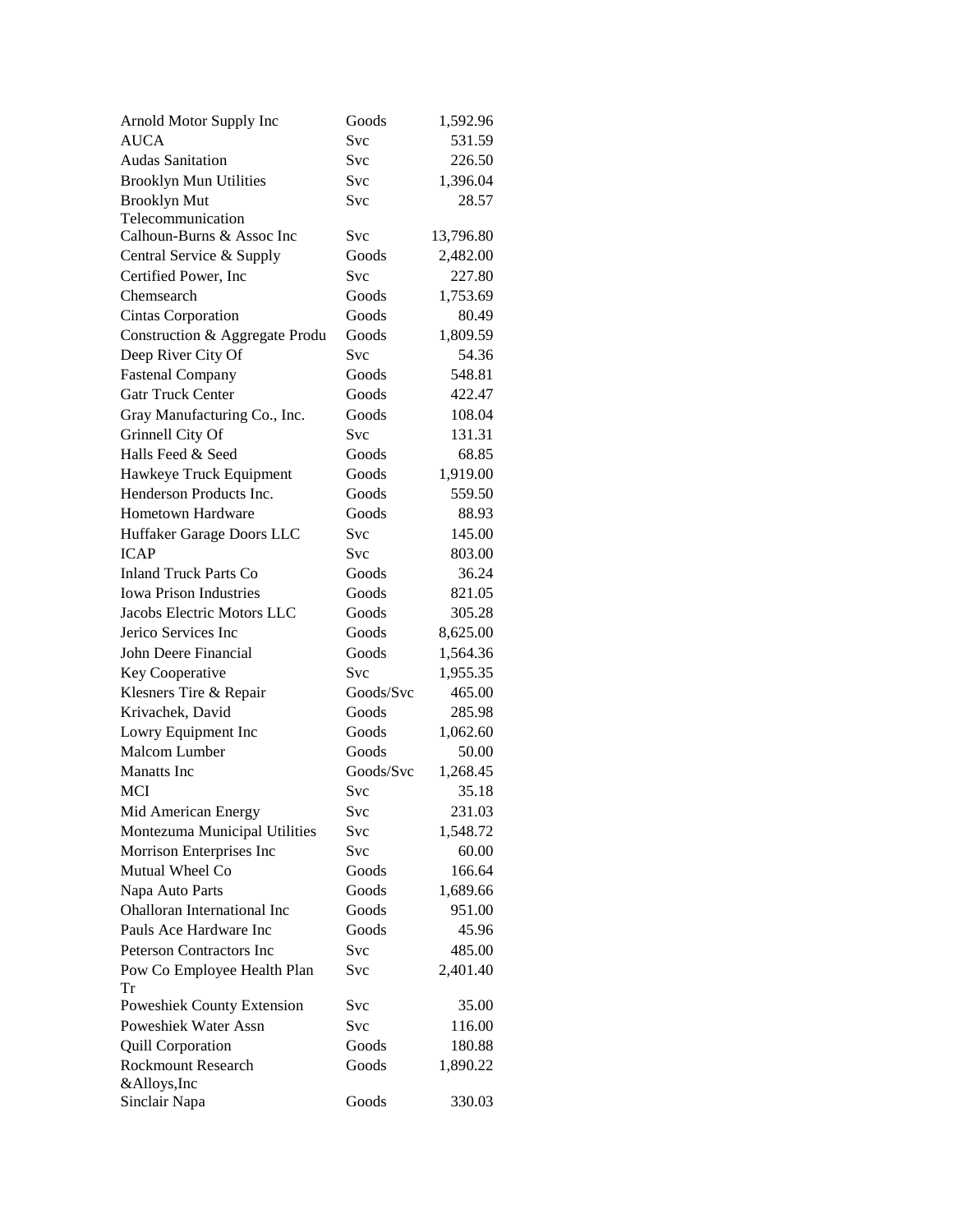| Snap On Tools                      | Goods      | 398.00    |
|------------------------------------|------------|-----------|
| <b>Steve Link Ford</b>             | Goods/Svc  | 904.53    |
| Tifco Industries, Inc.             | Goods      | 1,336.87  |
| <b>True Value</b>                  | Goods      | 21.05     |
| <b>Verizon Connect NWF Inc</b>     | <b>Svc</b> | 1,198.06  |
| Vermeer Sales & Service            | Goods      | 73.28     |
| Victor Oil, Inc.                   | Svc        | 16,202.17 |
| Wendling Quarries, Inc.            | Goods      | 2,021.15  |
| Wex Bank                           | Goods      | 1,997.57  |
| Windstream                         | <b>Svc</b> | 422.19    |
| Ziegler Inc                        | Goods      | 5,915.45  |
|                                    |            |           |
| <b>Emergency Management Agency</b> |            |           |
| Mid American Energy                | <b>Svc</b> | 104.73    |
| Paul, Brian                        | Reimb      | 44.76     |
| <b>US Bank Equipment Finance</b>   | <b>Svc</b> | 15.00     |
| Verizon                            | <b>Svc</b> | 40.09     |
| Windstream                         | Svc        | 123.35    |
| E-911                              |            |           |
| Disney-Bruggeman, Dawn             | <b>Svc</b> | 2,333.34  |
| Grinnell Herald Register           | Svc        | 36.72     |
| Searsboro Telephone Co             | <b>Svc</b> | 2,599.17  |
| Verizon                            | Svc        | 281.17    |
|                                    |            |           |
| Assessor                           |            |           |
| Matt Parrott/Storey Kenworthy      | Goods      | 34.95     |
| Pow Co Employee Health Plan<br>Tr  | Svc        | 960.56    |
| Schneider Geospatial               | Svc        | 1,560.00  |
| Vanguard Appraisals                | Svc        | 10,975.00 |
| Windstream                         | <b>Svc</b> | 70.87     |

2 ayes. Motion carried.

Moved by Roudabush, 2<sup>nd</sup> by Dawley to approve change to General Assistance (GA) Guidelines. 2 ayes. Motion carried.

9:00 a.m. Farm Bureau board members, Jeff Tindle, Mike Kleitsch, Louise VanErsvelde, Lee King, David King, Angie Nelson, Kim Pfantz, met with board and department heads, Mark Vavroch, Conservation Director; Tom Kriegel, Sheriff; Lyle Brehm, Engineer; Amy Vermillion, Assessor; Sandy Ross, Treasurer.

Board received a request from the Montezuma PAC (Parent Advisory Committee) for use of the courthouse lawn from May 28<sup>th</sup> to June 1<sup>st</sup> for a "Flag the Lawn" event over Memorial Day weekend to honor those who have paid the ultimate sacrifice. Board tabled a decision until Monday when the request could be added to the agenda.

11:54 a.m. Moved by Roudabush, 2nd by Dawley to adjourn. 2 ayes. Motion carried.

\_\_\_\_\_\_\_\_\_\_\_\_\_\_\_\_\_\_\_\_\_\_\_\_\_\_\_\_\_\_\_\_\_ \_\_\_\_\_\_\_\_\_\_\_\_\_\_\_\_\_\_\_\_\_\_\_\_\_\_\_

Melissa Eilander, Poweshiek County Auditor Merle Doty, Chairman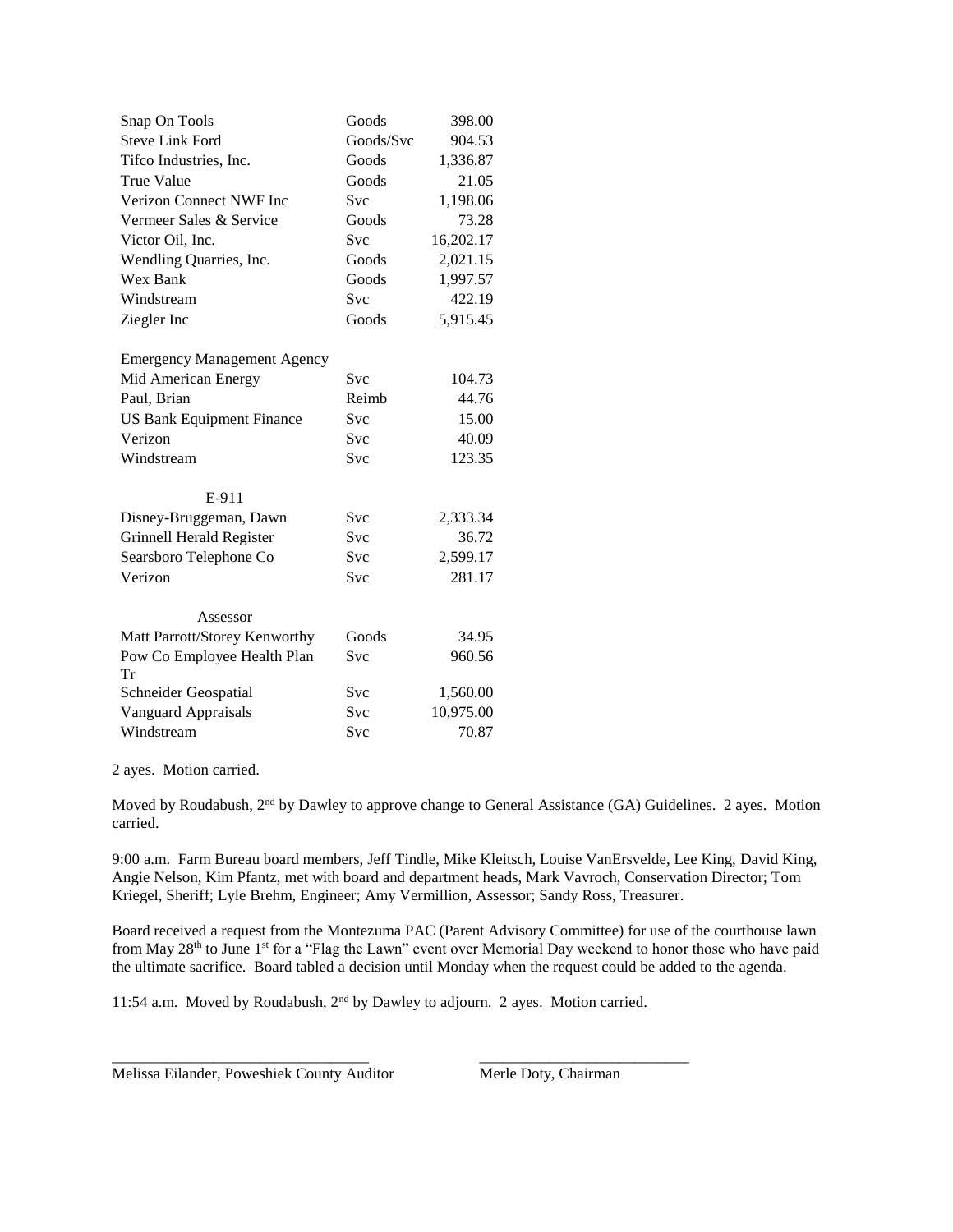## February 15, 2021

Board met in regular session at 8:30 a.m. Members present Merle Doty, Diana Dawley and Jason Roudabush.

Chairman Doty led the pledge of allegiance.

Moved by Dawley 2<sup>nd</sup> by Roudabush to approve agenda. 3 ayes. Motion carried.

Moved by Roudabush, 2<sup>nd</sup> by Dawley to approve Resolution 2021-28 – Abatement of Taxes, Gordon Haworth. 3 ayes. Motion carried.

## **Resolution #2021-28**

**WHEREAS**, the Poweshiek County Treasurer has made a request to the Poweshiek County Board of Supervisors and has determined that Poweshiek County is unable to collect these taxes when it is a building on leased land, and

**WHEREAS**, the building has been removed from the leased land, the owner is deceased and there is no money to pay the taxes on this parcel:

Owner of record: Gordon Haworth Parcel: 1467425

| Tax to abate: | 2018 | \$104.00 |
|---------------|------|----------|
|               | 2019 | \$112.00 |
|               |      |          |

Total to abate:  $$216.00$ 

**WHEREAS**, the Board of Supervisors feel that it is in the best interest of the public to abate the above taxes.

**THEREFORE**, the Board of Supervisors hereby directs Sandy K. Ross, Poweshiek County Treasurer to abate the aforementioned taxes for the tax records.

So resolved this 15<sup>th</sup> day of February 2021.

Merle Doty, Chairman Diana Dawley, Vice-Chairman Jason Roudabush, Member Attest: Melissa Eilander, County Auditor

Moved by Dawley, 2<sup>nd</sup> by Roudabush to approve Liquor License Renewal and Change of Ownership for TravelCenters of America, Brooklyn. 3 ayes. Motion carried.

Board discussed the Montezuma PAC using the courthouse lawn for flag display on May 28-June 1. Board is in agreement with the Montezuma PAC using the lawn for the flag display on May 28-June 1.

Moved by Roudabush, 2<sup>nd</sup> by Dawley to approve F17 Resurfacing Plans STBG-SWAP-CO79(61)--FG79. 3 ayes. Motion carried.

10:00 a.m. Board attended the Assessor Conference Board meeting.

10:46 a.m. Moved by Roudabush,  $2<sup>nd</sup>$  by Dawley to adjourn. 3 ayes. Motion carried.